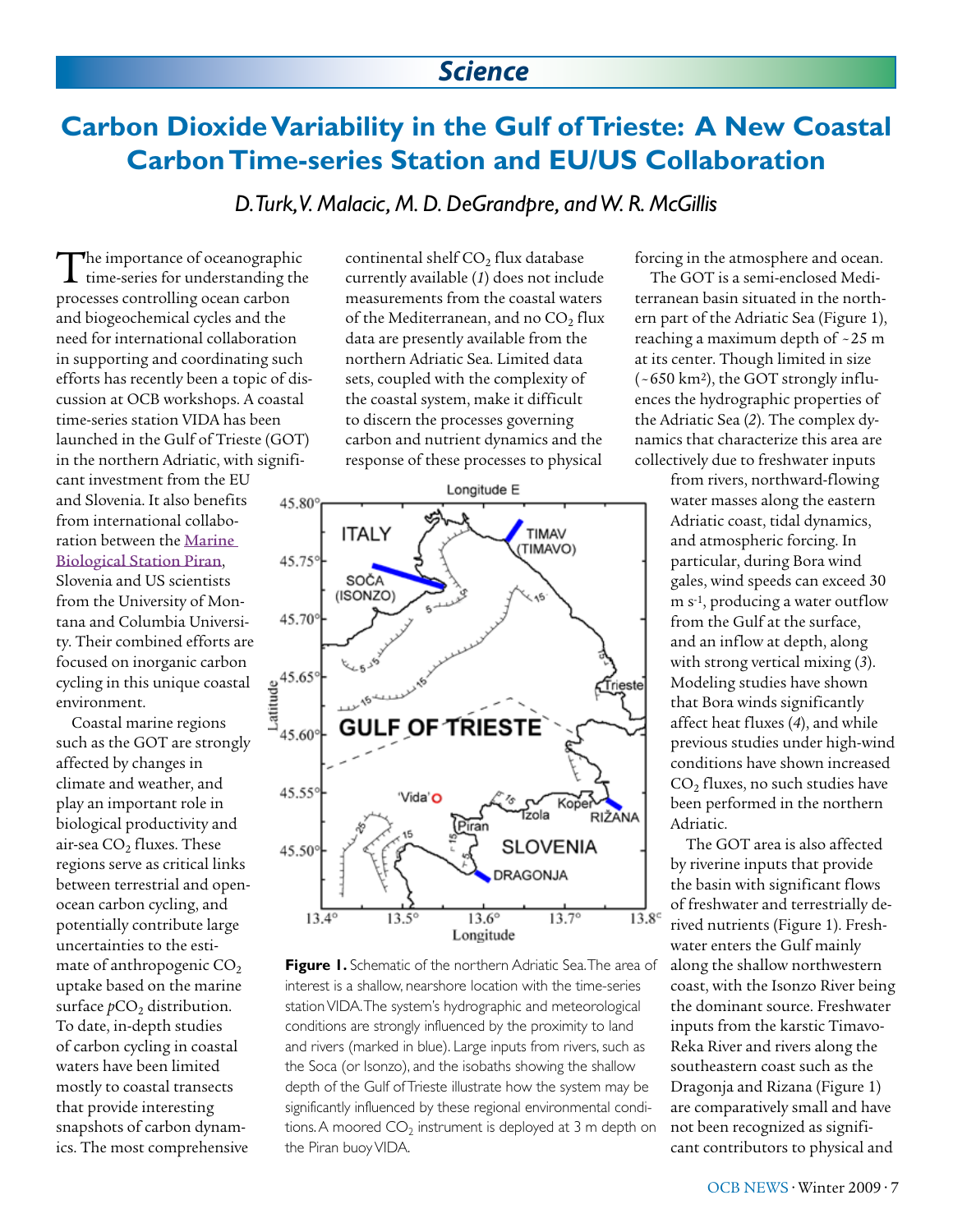### *Science*



**Figure 2: [Piran Buoy VIDA](http://buoy.mbss.org/portal/index.php)** located at 45° 32' 55.68'' N, 13° 33' 1.89'' E anchored 2.28 km from shore.

biogeochemical processes in the GOT. The Po River on the western side of the northern Adriatic may influence the southern end of the GOT, depending on Bora winds and ambient stratification. Isonzo River discharge typically ranges from 90-130  $m<sup>3</sup> s<sup>-1</sup>$ , and sometimes exceeds 1500 m<sup>3</sup> s<sup>-1</sup>. These exceptionally high flows often occur in spring during snowmelt and in the fall due to increased precipitation, and may cause a marked drop in surface salinities along the northern coastline. Previous work (5) has shown that river plumes not only reduce coastal salinity, but also introduce water with a lower inorganic carbon content, which results in lower  $pCO<sub>2</sub>$  values (e.g., 200 ppm in the Amazon River Plume). To date, no data have been collected to examine riverine influences on  $CO<sub>2</sub>$ dynamics in the GOT.

Furthermore, the northern Adriatic is one of the most biologically productive regions in the Mediterranean (6).

Studies in the GOT have shown that seasonal plankton dynamics appear to be strongly related to Isonzo river runoff (7), and have also indicated that annual phytoplankton biomass is more closely tied to the excess freshwater discharge during the spring than to annual average discharge. This may be the same for dissolved inorganic carbon (DIC), but the effect of these blooms on the magnitude and distribution of  $CO<sub>2</sub>$  is unknown.

The unique combination of environmental influences described above makes this region an excellent study site for air-sea interaction, and the relationship between biology and carbon chemistry. Time-series station VIDA (Figure 2) will advance global understanding of marine  $CO<sub>2</sub>$  cycling by providing 1) a valuable data set from an area where such information is currently unavailable; 2) new insights into

the environmental conditions controlling  $CO<sub>2</sub>$ dynamics in enclosed seas and coastal margins; and 3) information on coastal air-sea CO<sub>2</sub> fluxes under high-wind conditions.

The main objectives of this collaborative effort are to collect and utilize the first measurements of  $CO<sub>2</sub>$  in the GOT to 1) Determine whether the Gulf of Trieste in the northern Adriatic Sea is a sink or source of atmospheric  $CO<sub>2</sub>$ ; 2) Study temporal (diurnal, seasonal, and interannual) and spatial variability of air-sea  $CO<sub>2</sub>$ fluxes; and 3) Identify and quantify the biological and physical controls of air-sea carbon dynamics in coastal waters of the northern Adriatic Sea over this

range of scales. Specifically, we will consider the effects of excess riverine input, eutrophication, phytoplankton blooms, net community metabolism, and high Bora wind events. Since we envision that additional chemical measurements (pH, alkalinity, DIC) will be obtained from VIDA in the future, we will also study the impacts of anthropogenic  $CO<sub>2</sub>$  and ocean acidification on marine biogeochemistry and ecosystems in the northern Adriatic.

Recently, a pilot study was conducted with time-series measurements of air temperature  $(T_a)$ , sea surface temperature (SST), sea surface salinity (SSS), bottom temperature  $(T_b)$ , wind speed and currents, and aqueous *p*CO<sub>2</sub> from VIDA (Figure 3). Aqueous *p*CO<sub>2</sub> was measured with an autonomous sensor (SAMI-CO<sub>2</sub> Sunburst Sensors LLC). The measurements were performed at 3 m depth at 15-min



**Figure 3:** Time-series of wind speed (panel 1, top), SST (blue) and bottom temperature  $T_b$  (black) (panel 2), SSS (panel 3), and  $pCO<sub>2</sub>$  (panel 4, bottom) at the time-series station VIDA from April 1 - May 31, 2007.